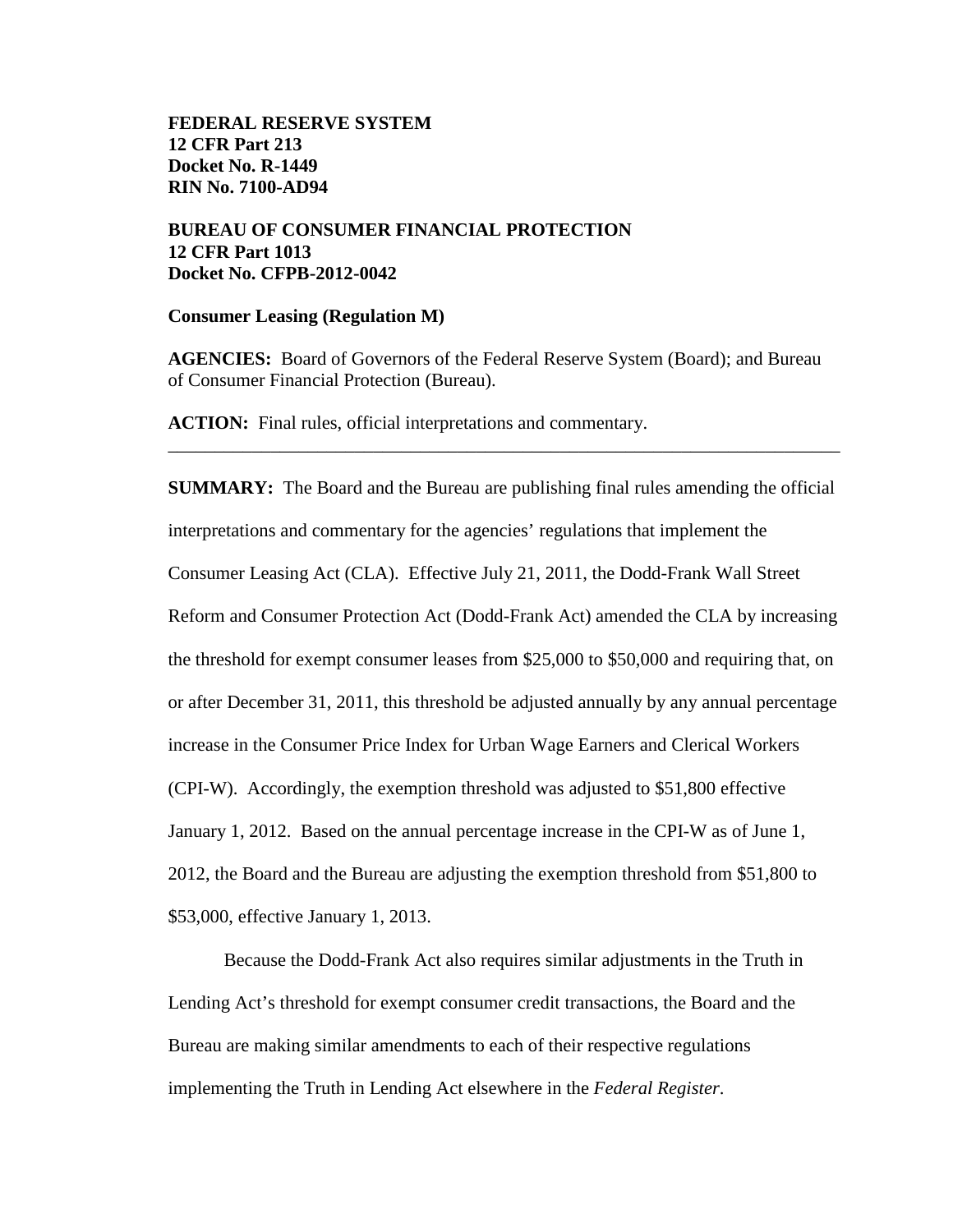**DATES:** This final rule is effective January 1, 2013.

**FOR FURTHER INFORMATION CONTACT:** *Board:* Vivian W. Wong, Counsel, Division of Consumer and Community Affairs, Board of Governors of the Federal Reserve System, at (202) 452-3667; for users of Telecommunications Device for the Deaf (TDD) only, contact (202) 263-4869.

*Bureau:* David Friend, Counsel, Office of Regulations, Bureau of Consumer Financial Protection, at (202) 435-7700.

## **SUPPLEMENTARY INFORMATION:**

#### **I. Background**

The Dodd-Frank Wall Street Reform and Consumer Protection Act of 2010 (Dodd-Frank Act) increased the threshold in the Consumer Leasing Act (CLA) for exempt consumer leases from \$25,000 to \$50,000, effective July 2[1](#page-0-0), 2011.<sup>1</sup> In addition, the Dodd-Frank Act requires that this threshold be adjusted annually for inflation by the annual percentage increase in the Consumer Price Index for Urban Wage Earners and Clerical Workers (CPI-W), as published by the Bureau of Labor Statistics. In April 2011, the Board issued a final rule amending Regulation M (which implements the CLA) consistent with these provisions of the Dodd-Frank Act. $2$ 

<span id="page-1-1"></span>Title X of the Dodd-Frank Act transferred rulemaking authority for a number of consumer financial protection laws from the Board to the Bureau, effective July 21, 2011. In connection with this transfer of rulemaking authority, the Bureau issued its own Regulation M implementing the CLA in an interim final rule, 12 CFR part 1013 (Bureau

<sup>&</sup>lt;sup>1</sup> Pub. L. No. 111-203 § 1100E, 124 Stat. 1376 (2010).<br><sup>2</sup> 76 FR 18349 (Apr. 4, 2011).

<span id="page-1-0"></span>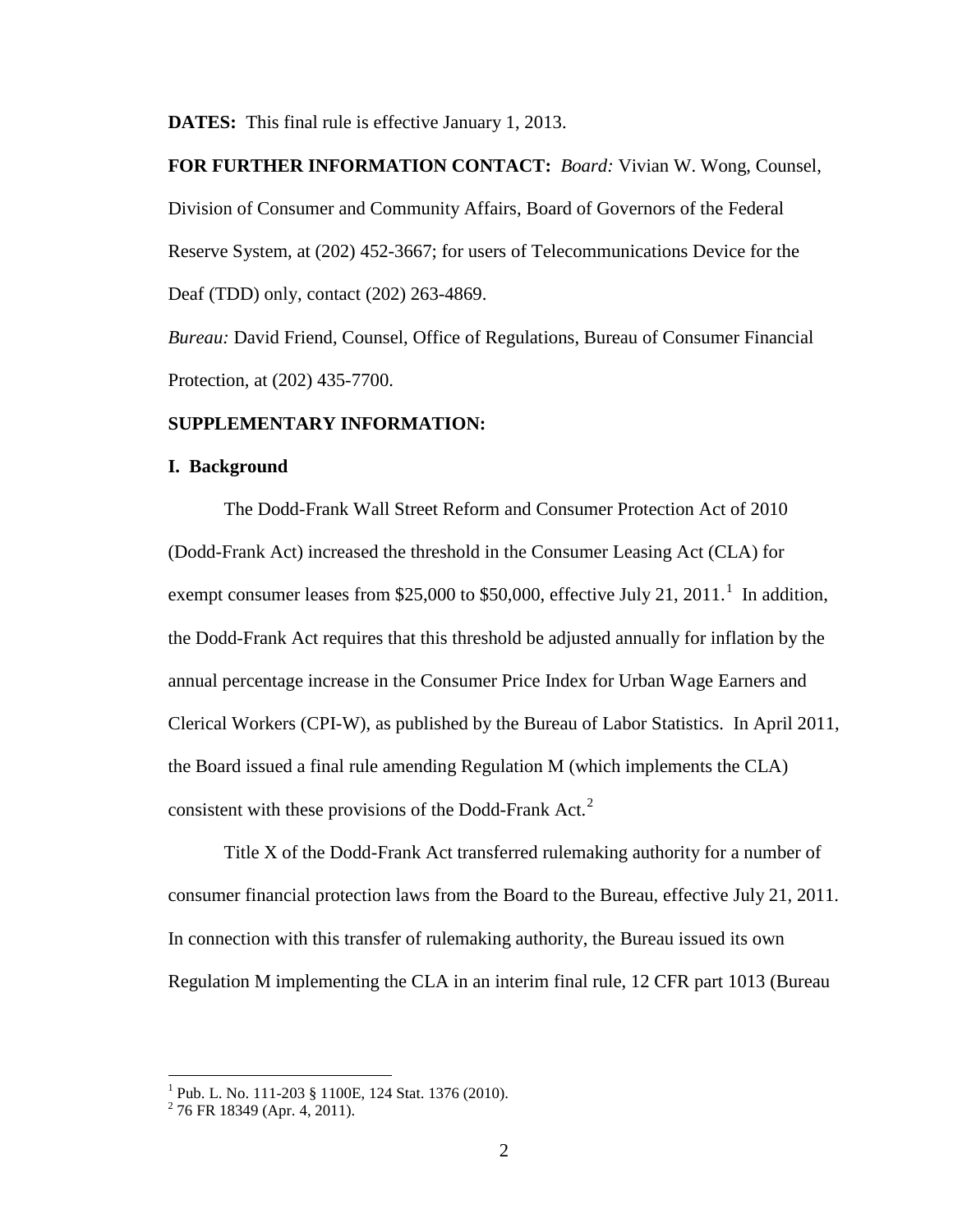Interim Final Rule).<sup>[3](#page-1-1)</sup> The Bureau Interim Final Rule substantially duplicated the Board's Regulation M, including the revisions to the threshold for exempt transactions made by the Board in April 2011. Although the Bureau has the authority to issue rules to implement the CLA for most entities, the Board retains authority to issue rules under the CLA for certain motor vehicle dealers covered by section 1029(a) of the Dodd-Frank Act, and the Board's Regulation M continues to apply to those entities.<sup>[4](#page-2-0)</sup>

Section 213.2(e)(1) of the Board's Regulation M and § 1013.2(e)(1) of the Bureau's Regulation M, and their accompanying commentaries, provide that the exemption threshold will be adjusted annually effective January 1 of each year based on any annual percentage increase in the CPI-W that was in effect on the preceding June 1. Any increase in the threshold amount will be rounded to the nearest \$100 increment. For example, if the annual percentage increase in the CPI-W would result in a \$950 increase in the threshold amount, the threshold amount will be increased by \$1,000. However, if the annual percentage increase in the CPI-W would result in a \$949 increase in the threshold amount, the threshold amount will be increased by \$900. *See* comments 2(e)-9 in Supplements I of 12 CFR part 213 and 12 CFR part 1013.

<span id="page-2-0"></span> $376$  FR 78500 (Dec. 19, 2011).<br> $4$  Section 1029(a) of the Dodd-Frank Act states: "Except as permitted in subsection (b), the Bureau may not exercise any rulemaking, supervisory, enforcement, or any other authority \* \* \* over a motor vehicle dealer that is predominantly engaged in the sale and servicing of motor vehicles, the leasing and servicing of motor vehicles, or both." 12 U.S.C. 5519(a). Section 1029(b) of the Dodd-Frank Act states: "Subsection (a) shall not apply to any person, to the extent that such person (1) provides consumers with any services related to residential or commercial mortgages or self-financing transactions involving real property; (2) operates a line of business (A) that involves the extension of retail credit or retail leases involving motor vehicles; and (B) in which (i) the extension of retail credit or retail leases are provided directly to consumers; and (ii) the contract governing such extension of retail credit or retail leases is not routinely assigned to an unaffiliated third party finance or leasing source; or (3) offers or provides a consumer financial product or service not involving or related to the sale, financing, leasing, rental, repair, refurbishment, maintenance, or other servicing of motor vehicles, motor vehicle parts, or any related or ancillary product or service." 12 U.S.C. 5519(b).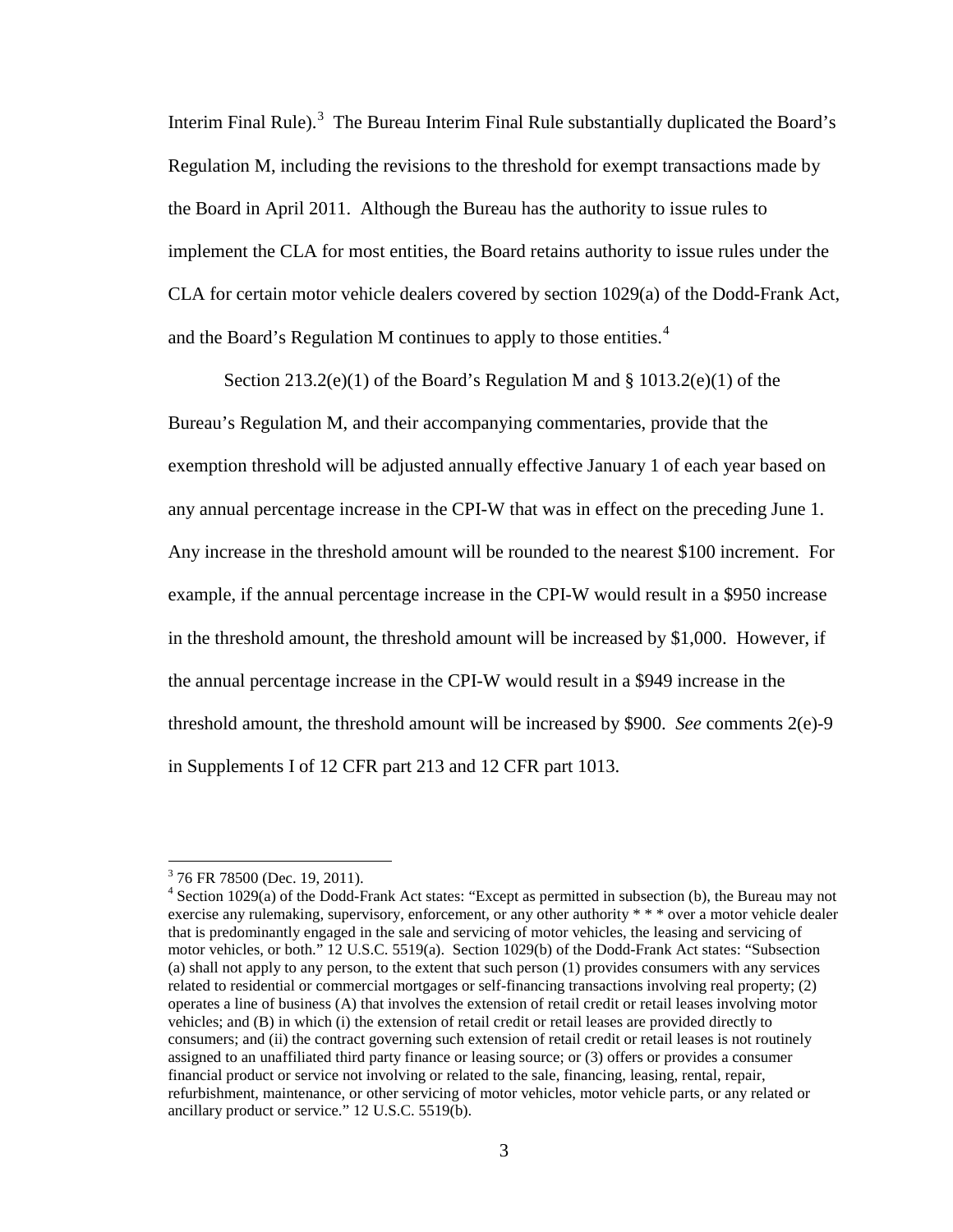#### **II. Adjustment and Commentary Revision**

Effective January 1, 2013, the adjusted exemption threshold amount is \$53,000. This adjustment is based on the CPI-W index in effect on June 1, 2012, which was reported on May 15, 2012. The Bureau of Labor Statistics publishes consumer-based indices monthly, but does not report a CPI change on June 1; adjustments are reported in the middle of the month. The CPI-W is a subset of the CPI-U index (based on all urban consumers) and represents approximately 28 percent of the U.S. population. The adjustment reflects a 2.4 percent increase in the CPI-W from April 2011 to April 2012 and is rounded to the nearest \$100 increment. Accordingly, the Board and the Bureau are revising the commentaries to their respective regulations to add new subparagraph  $2(e)$ -9.iv stating that, from January 1, 2013 through December 31, 2013, the threshold amount is \$53,000. These revisions are effective January 1, 2013.

#### **III. Administrative Law Matters**

#### *Administrative Procedure Act*

Under the Administrative Procedure Act, notice and opportunity for public comment are not required if the Board and the Bureau find that notice and public comment are impracticable, unnecessary, or contrary to the public interest. 5 U.S.C. 553(b)(B). This annual adjustment is required by statute. The amendment in this notice is technical and non-discretionary, and it applies the method previously established in the agencies' regulations for determining adjustments to the exemption threshold. For these reasons, the Board and the Bureau have determined that publishing a notice of proposed rulemaking and providing opportunity for public comment are unnecessary. Therefore, the amendments are adopted in final form.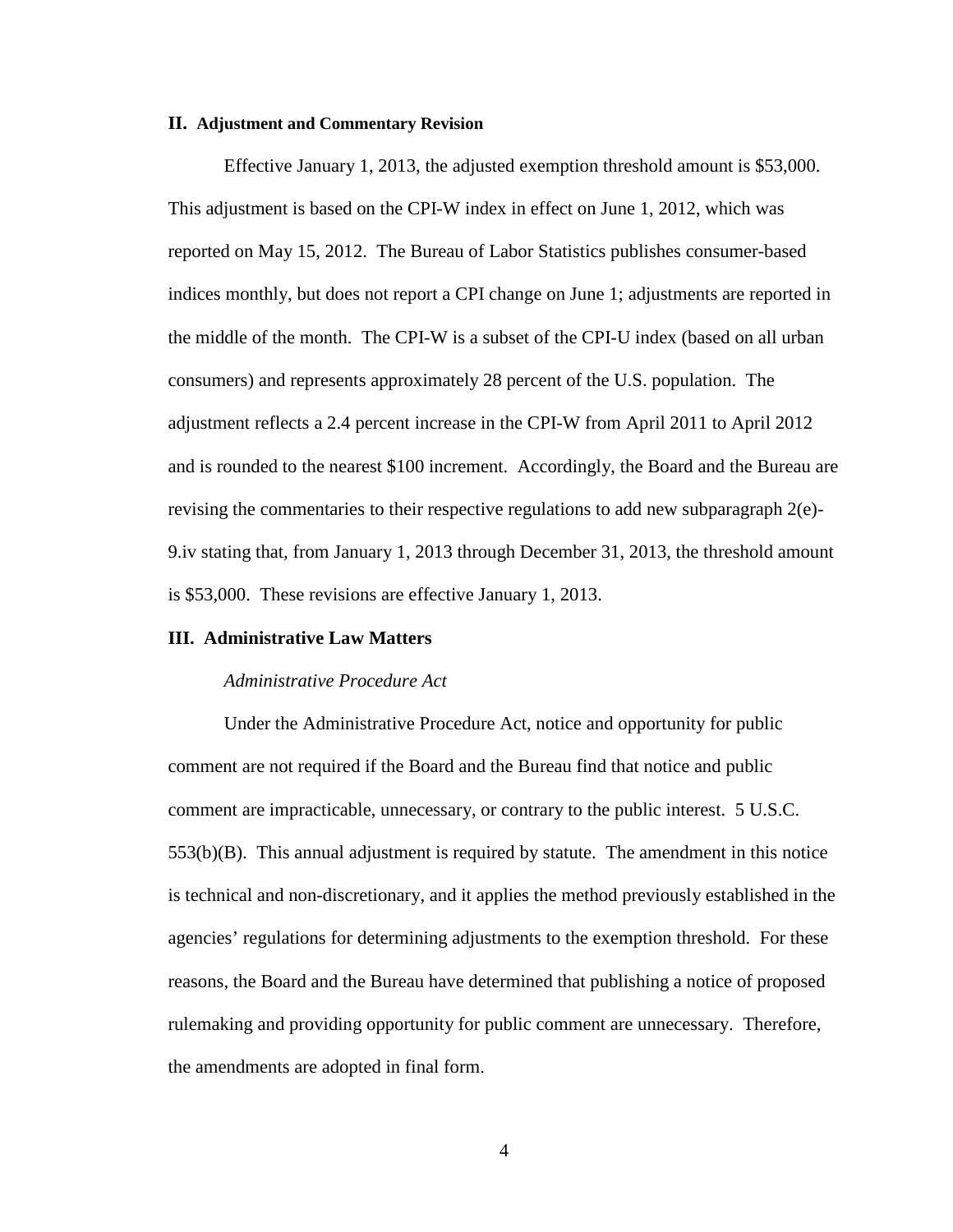# *Regulatory Flexibility Act*

The Regulatory Flexibility Act (RFA) does not apply to a rulemaking where a general notice of proposed rulemaking is not required. 5 U.S.C. 603 and 604. As noted previously, the agencies have determined that it is unnecessary to publish a general notice of proposed rulemaking for this joint final rule. Accordingly, the RFA's requirements relating to an initial and final regulatory flexibility analysis do not apply.

# *Paperwork Reduction Act*

In accordance with the Paperwork Reduction Act of 1995 (44 U.S.C. 3506; 5 CFR 1320), the agencies reviewed this final rule. No collections of information pursuant to the Paperwork Reduction Act are contained in the final rule.

## **List of Subjects**

*12 CFR Part 213*

Advertising, Consumer leasing, Consumer protection, Federal Reserve System, Reporting and recordkeeping requirements.

*12 CFR Part 1013*

Advertising, Consumer leasing, Reporting and recordkeeping requirements.

# **BOARD OF GOVERNORS OF THE FEDERAL RESERVE SYSTEM**

#### **Text of Final Revisions**

For the reasons set forth in the preamble, the Board amends Regulation M, 12

CFR part 213, as set forth below:

# **PART 213—CONSUMER LEASING (REGULATION M)**

1. The authority citation for part 213 continues to read as follows:

**Authority:** 15 U.S.C. 1604 and 1667f; Pub. L. No. 111-203 § 1100E, 124 Stat.

1376.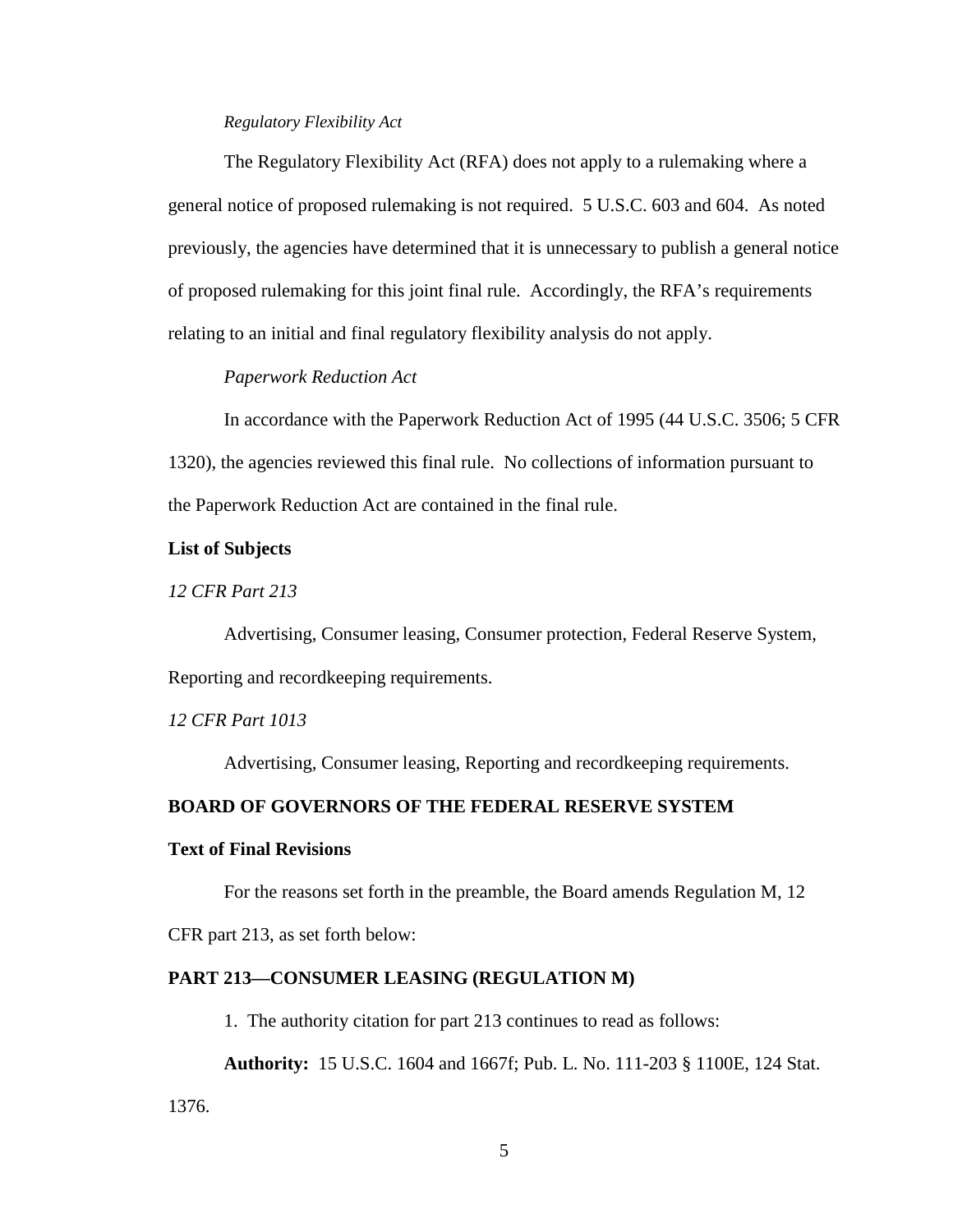2. In Supplement I to Part 213, under *Section 213.2—Definitions*, under *2(e)* 

*Consumer Lease*, new paragraph 9.iv is added to read as follows:

# **Supplement I to Part 213—Official Staff Commentary to Regulation M**

\* \* \* \* \*

*Section 213.2—Definitions*

\* \* \* \* \*

*2(e) Consumer Lease.* 

9. *Threshold amount.* \* \* \*

iv. From January 1, 2013 through December 31, 2013, the threshold amount is

\$53,000.

\* \* \* \* \*

## **BUREAU OF CONSUMER FINANCIAL PROTECTION**

#### **Authority and Issuance**

For the reasons set forth in the preamble, the Bureau amends Regulation M, 12

CFR part 1013, as set forth below:

## **PART 1013—CONSUMER LEASING (REGULATION M)**

1. The authority citation for part 1013 is revised to read as follows:

**Authority:** 15 U.S.C. 1604 and 1667f; Pub. L. No. 111-203 § 1100E, 124 Stat.

1376.

2. In Supplement I to part 1013, under *Section 1013.2—Definitions*, under *2(e)* 

*Consumer Lease*, new paragraph 9.iv is added to read as follows:

#### **Supplement I to Part 1013—Official Interpretations**

\* \* \* \* \*